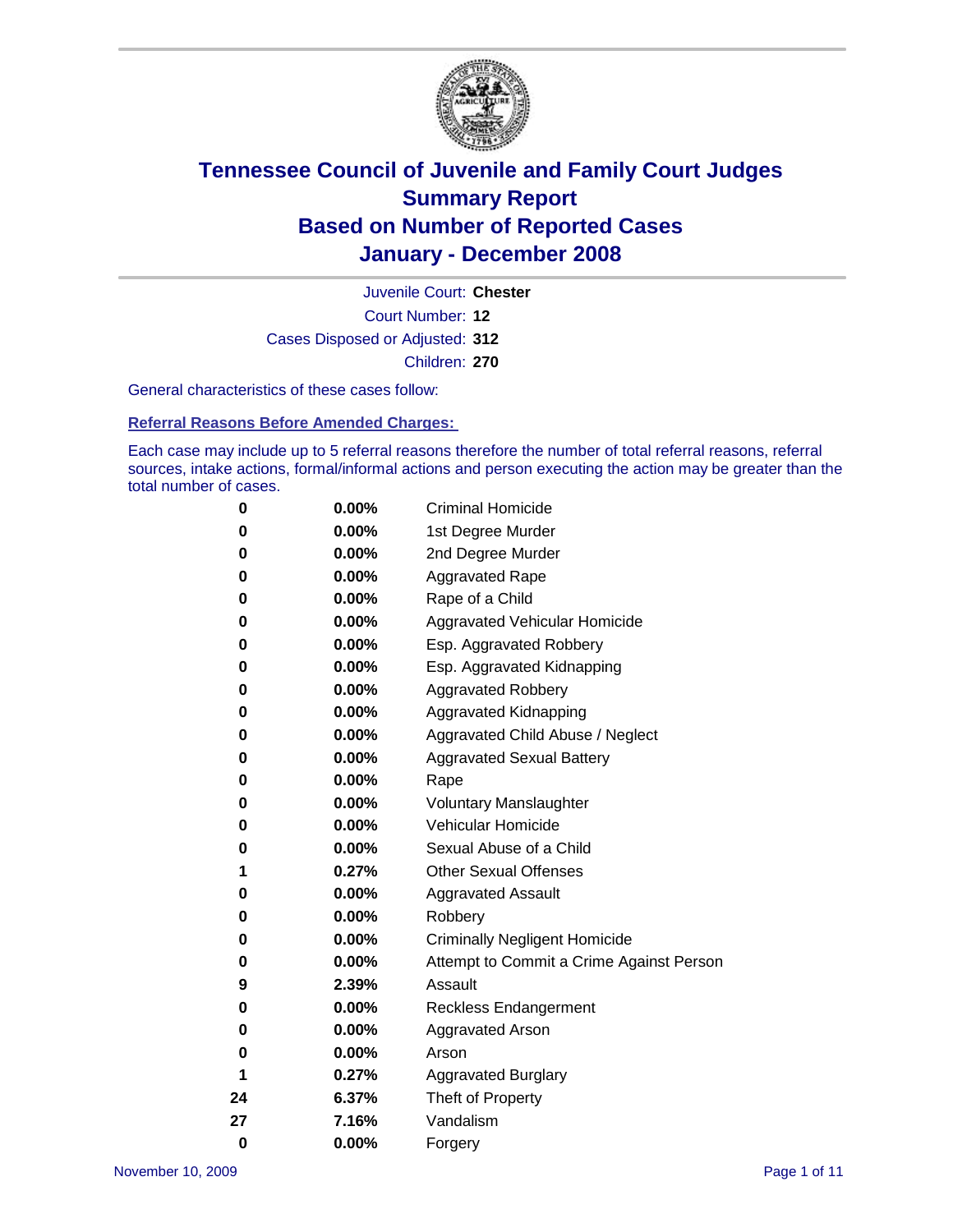

Court Number: **12** Juvenile Court: **Chester** Cases Disposed or Adjusted: **312** Children: **270**

#### **Referral Reasons Before Amended Charges:**

Each case may include up to 5 referral reasons therefore the number of total referral reasons, referral sources, intake actions, formal/informal actions and person executing the action may be greater than the total number of cases.

| 0           | 0.00%    | <b>Worthless Checks</b>                                     |
|-------------|----------|-------------------------------------------------------------|
| 0           | 0.00%    | Illegal Possession / Fraudulent Use of Credit / Debit Cards |
| 7           | 1.86%    | <b>Burglary</b>                                             |
| 1           | 0.27%    | Unauthorized Use of a Vehicle                               |
| 0           | 0.00%    | <b>Cruelty to Animals</b>                                   |
| 0           | $0.00\%$ | Sale of Controlled Substances                               |
| 4           | 1.06%    | <b>Other Drug Offenses</b>                                  |
| 10          | 2.65%    | <b>Possession of Controlled Substances</b>                  |
| 0           | 0.00%    | <b>Criminal Attempt</b>                                     |
| 0           | 0.00%    | Carrying Weapons on School Property                         |
| 3           | 0.80%    | Unlawful Carrying / Possession of a Weapon                  |
| 1           | 0.27%    | <b>Evading Arrest</b>                                       |
| 0           | 0.00%    | Escape                                                      |
| 0           | 0.00%    | Driving Under Influence (DUI)                               |
| 26          | 6.90%    | Possession / Consumption of Alcohol                         |
| $\mathbf 2$ | 0.53%    | Resisting Stop, Frisk, Halt, Arrest or Search               |
| 0           | 0.00%    | <b>Aggravated Criminal Trespass</b>                         |
| 2           | 0.53%    | Harassment                                                  |
| 0           | 0.00%    | Failure to Appear                                           |
| 0           | 0.00%    | Filing a False Police Report                                |
| 0           | 0.00%    | Criminal Impersonation                                      |
| 3           | 0.80%    | <b>Disorderly Conduct</b>                                   |
| 3           | 0.80%    | <b>Criminal Trespass</b>                                    |
| 1           | 0.27%    | <b>Public Intoxication</b>                                  |
| 0           | 0.00%    | Gambling                                                    |
| 65          | 17.24%   | <b>Traffic</b>                                              |
| 0           | 0.00%    | <b>Local Ordinances</b>                                     |
| 1           | 0.27%    | Violation of Wildlife Regulations                           |
| 0           | $0.00\%$ | Contempt of Court                                           |
| 1           | 0.27%    | Violation of Probation                                      |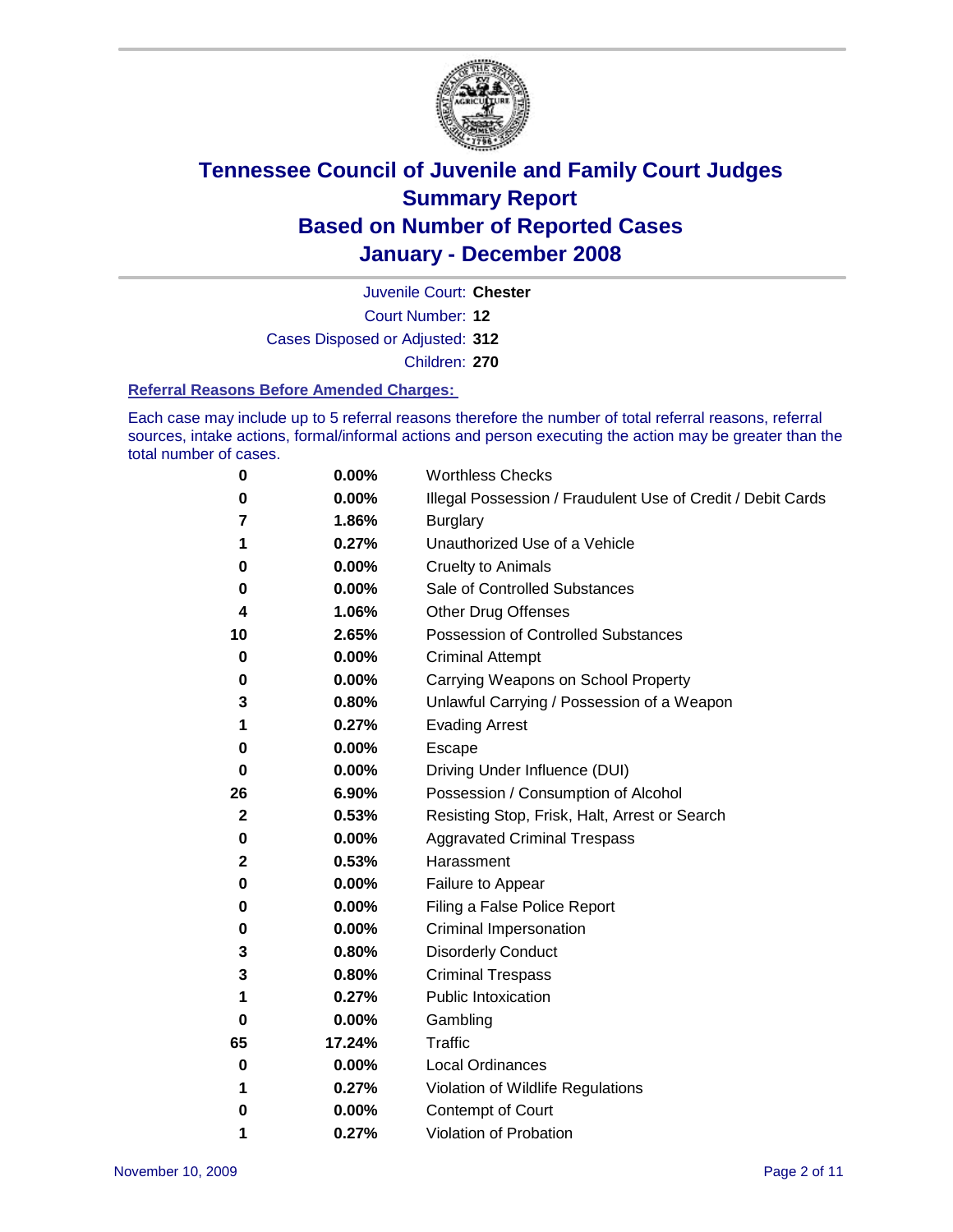

Court Number: **12** Juvenile Court: **Chester** Cases Disposed or Adjusted: **312** Children: **270**

#### **Referral Reasons Before Amended Charges:**

Each case may include up to 5 referral reasons therefore the number of total referral reasons, referral sources, intake actions, formal/informal actions and person executing the action may be greater than the total number of cases.

| 377          | 100.00% | <b>Total Referrals</b>                 |
|--------------|---------|----------------------------------------|
| 14           | 3.71%   | Other                                  |
|              | 0.27%   | <b>Consent to Marry</b>                |
| 0            | 0.00%   | <b>Request for Medical Treatment</b>   |
| 51           | 13.53%  | Child Support                          |
| 16           | 4.24%   | Paternity / Legitimation               |
| 19           | 5.04%   | Visitation                             |
| 35           | 9.28%   | Custody                                |
| 0            | 0.00%   | <b>Foster Care Review</b>              |
| 0            | 0.00%   | <b>Administrative Review</b>           |
| 6            | 1.59%   | <b>Judicial Review</b>                 |
| 0            | 0.00%   | Violation of Informal Adjustment       |
| 0            | 0.00%   | <b>Violation of Pretrial Diversion</b> |
| $\mathbf{2}$ | 0.53%   | <b>Termination of Parental Rights</b>  |
| 16           | 4.24%   | Dependency / Neglect                   |
| $\bf{0}$     | 0.00%   | <b>Physically Abused Child</b>         |
| 0            | 0.00%   | <b>Sexually Abused Child</b>           |
| $\bf{0}$     | 0.00%   | <b>Violation of Curfew</b>             |
| 0            | 0.00%   | Violation of a Valid Court Order       |
| 4            | 1.06%   | Possession of Tobacco Products         |
| 0            | 0.00%   | Out-of-State Runaway                   |
| 3            | 0.80%   | In-State Runaway                       |
| 14           | 3.71%   | Truancy                                |
| 3            | 0.80%   | <b>Unruly Behavior</b>                 |
| 1            | 0.27%   | Violation of Aftercare                 |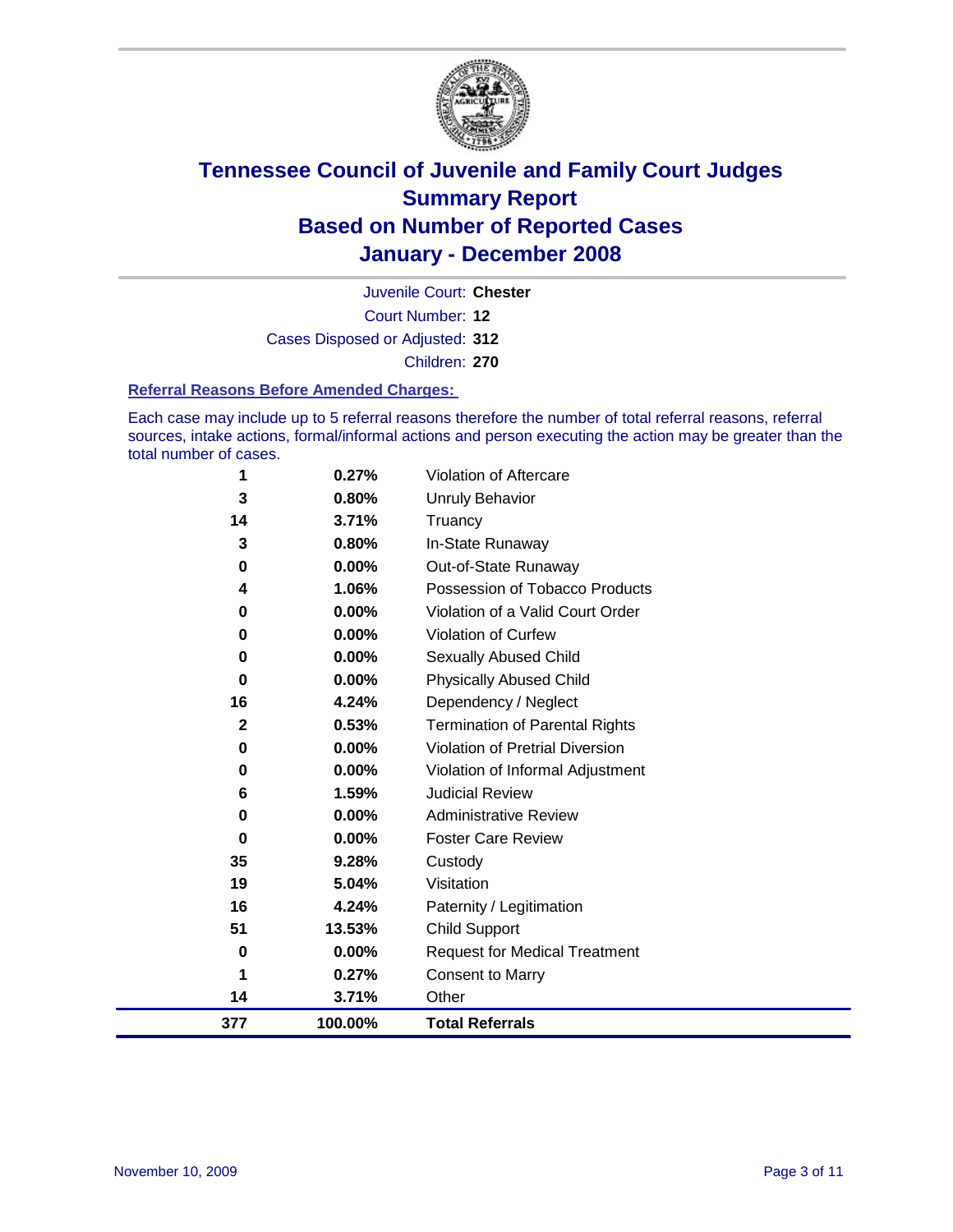

|                                 |          | Juvenile Court: Chester           |  |  |  |  |
|---------------------------------|----------|-----------------------------------|--|--|--|--|
| Court Number: 12                |          |                                   |  |  |  |  |
| Cases Disposed or Adjusted: 312 |          |                                   |  |  |  |  |
|                                 |          | Children: 270                     |  |  |  |  |
| <b>Referral Sources: 1</b>      |          |                                   |  |  |  |  |
| 201                             | 53.32%   | Law Enforcement                   |  |  |  |  |
| 28                              | 7.43%    | Parents                           |  |  |  |  |
| 11                              | 2.92%    | <b>Relatives</b>                  |  |  |  |  |
| 0                               | $0.00\%$ | Self                              |  |  |  |  |
| 20                              | 5.31%    | School                            |  |  |  |  |
| 0                               | $0.00\%$ | <b>CSA</b>                        |  |  |  |  |
| 37                              | 9.81%    | <b>DCS</b>                        |  |  |  |  |
| 0                               | $0.00\%$ | <b>Other State Department</b>     |  |  |  |  |
| 66                              | 17.51%   | <b>District Attorney's Office</b> |  |  |  |  |

| 377 | 100.00% | <b>Total Referral Sources</b> |  |
|-----|---------|-------------------------------|--|
| 6   | 1.59%   | Other                         |  |
| 0   | 0.00%   | Unknown                       |  |
| 0   | 0.00%   | Hospital                      |  |
| 0   | 0.00%   | Child & Parent                |  |
| 4   | 1.06%   | Victim                        |  |
| 0   | 0.00%   | <b>Other Court</b>            |  |
| 0   | 0.00%   | Social Agency                 |  |
| 4   | 1.06%   | <b>Court Staff</b>            |  |
|     |         |                               |  |

### **Age of Child at Referral: 2**

| 270 | 100.00%  | <b>Total Child Count</b> |  |
|-----|----------|--------------------------|--|
| 0   | $0.00\%$ | Unknown                  |  |
| 0   | $0.00\%$ | Ages 19 and Over         |  |
| 57  | 21.11%   | Ages 17 through 18       |  |
| 85  | 31.48%   | Ages 15 through 16       |  |
| 25  | 9.26%    | Ages 13 through 14       |  |
| 12  | 4.44%    | Ages 11 through 12       |  |
| 91  | 33.70%   | Ages 10 and Under        |  |
|     |          |                          |  |

<sup>1</sup> If different than number of Referral Reasons (377), verify accuracy of your court's data.

<sup>2</sup> One child could be counted in multiple categories, verify accuracy of your court's data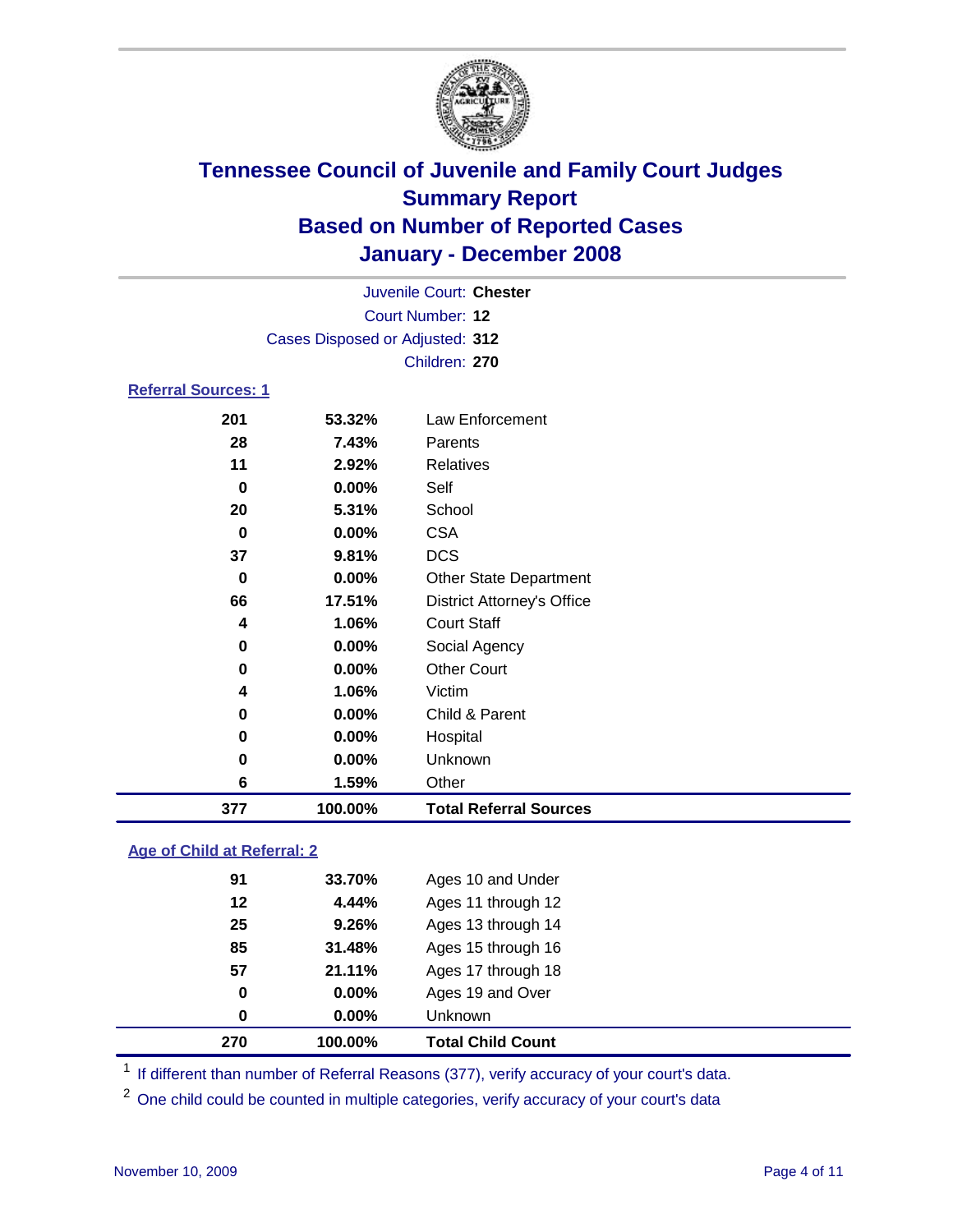

|                                         |         | Juvenile Court: Chester  |  |  |
|-----------------------------------------|---------|--------------------------|--|--|
| Court Number: 12                        |         |                          |  |  |
| Cases Disposed or Adjusted: 312         |         |                          |  |  |
|                                         |         | Children: 270            |  |  |
| Sex of Child: 1                         |         |                          |  |  |
| 164                                     | 60.74%  | Male                     |  |  |
| 106                                     | 39.26%  | Female                   |  |  |
| $\mathbf 0$                             | 0.00%   | Unknown                  |  |  |
| 270                                     | 100.00% | <b>Total Child Count</b> |  |  |
| Race of Child: 1                        |         |                          |  |  |
| 189                                     | 70.00%  | White                    |  |  |
| 61                                      | 22.59%  | African American         |  |  |
| $\bf{0}$                                | 0.00%   | Native American          |  |  |
| 0                                       | 0.00%   | Asian                    |  |  |
| 20                                      | 7.41%   | Mixed                    |  |  |
| $\mathbf 0$                             | 0.00%   | Unknown                  |  |  |
| 270                                     | 100.00% | <b>Total Child Count</b> |  |  |
| <b>Hispanic Origin: 1</b>               |         |                          |  |  |
| 9                                       | 3.33%   | Yes                      |  |  |
| 256                                     | 94.81%  | <b>No</b>                |  |  |
| 5                                       | 1.85%   | Unknown                  |  |  |
| 270                                     | 100.00% | <b>Total Child Count</b> |  |  |
| <b>School Enrollment of Children: 1</b> |         |                          |  |  |
| 230                                     | 85.19%  | Yes                      |  |  |
| 38                                      | 14.07%  | No                       |  |  |
| $\overline{\mathbf{2}}$                 | 0.74%   | Unknown                  |  |  |
| 270                                     | 100.00% | <b>Total Child Count</b> |  |  |

One child could be counted in multiple categories, verify accuracy of your court's data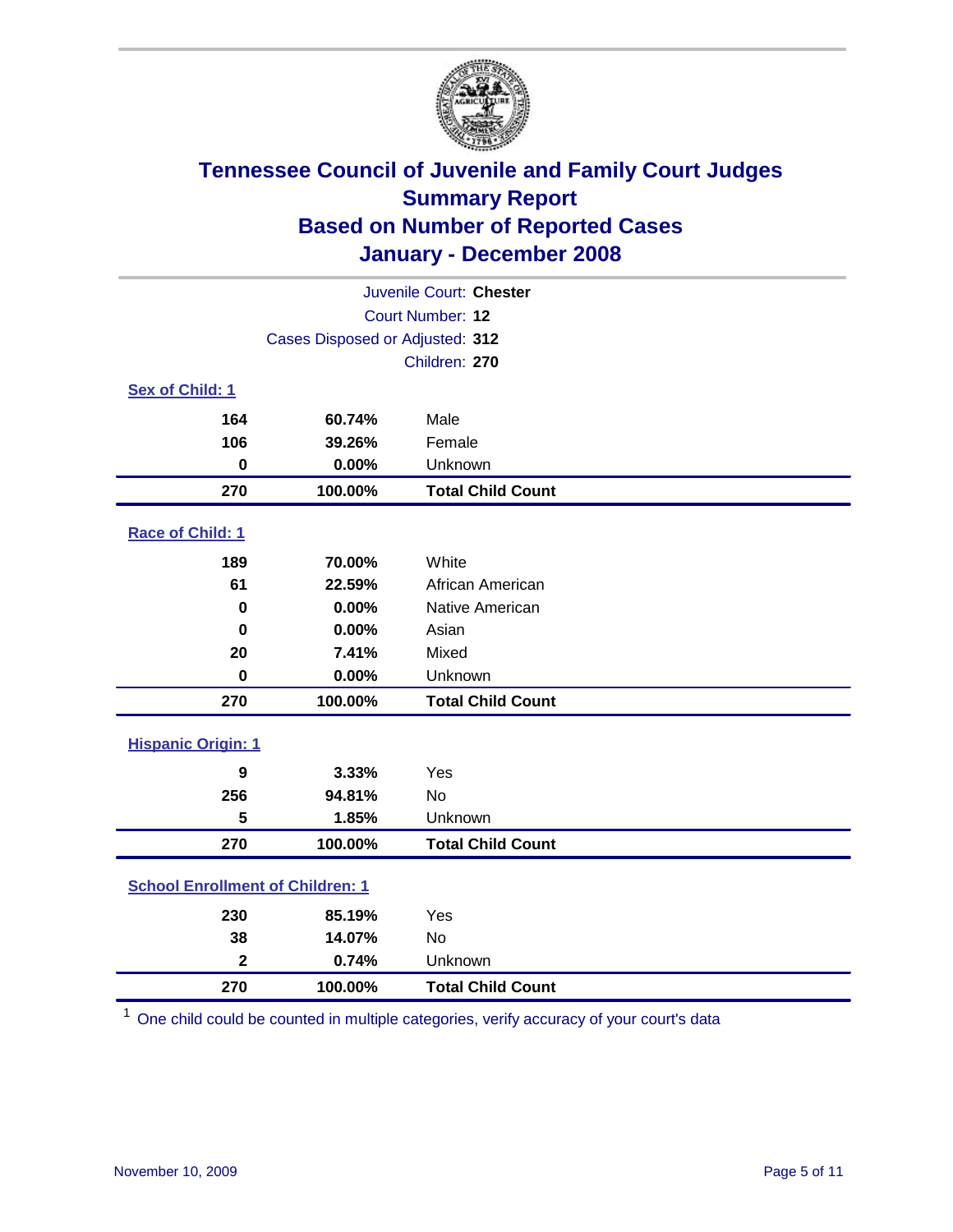

Court Number: **12** Juvenile Court: **Chester** Cases Disposed or Adjusted: **312** Children: **270 Living Arrangement of Child at Time of Referral: 1 17.41%** With Both Biological Parents **2.59%** With Father and Stepmother **5.93%** With Mother and Stepfather **42.59%** With Mother

| 270 | 100.00%  | <b>Total Child Count</b> |
|-----|----------|--------------------------|
| 1   | 0.37%    | Other                    |
| 5   | 1.85%    | Unknown                  |
| 0   | $0.00\%$ | Independent              |
| 1   | 0.37%    | In an Institution        |
| 0   | 0.00%    | In a Residential Center  |
| 1   | 0.37%    | In a Group Home          |
| 4   | 1.48%    | With Foster Family       |
| 1   | 0.37%    | With Adoptive Parents    |
| 57  | 21.11%   | <b>With Relatives</b>    |
| 15  | 5.56%    | <b>With Father</b>       |
| .   | 74.JJ 70 | <u>vviui ivivuivi</u>    |

### **Type of Detention: 2**

| 312 | 100.00%  | <b>Total Detention Count</b> |
|-----|----------|------------------------------|
| 0   | $0.00\%$ | Other                        |
| 311 | 99.68%   | Does Not Apply               |
| 0   | $0.00\%$ | <b>Unknown</b>               |
| 0   | 0.00%    | <b>Psychiatric Hospital</b>  |
| 0   | $0.00\%$ | Jail - No Separation         |
| 0   | $0.00\%$ | Jail - Partial Separation    |
| 0   | $0.00\%$ | Jail - Complete Separation   |
| 1   | 0.32%    | Juvenile Detention Facility  |
| 0   | $0.00\%$ | Non-Secure Placement         |
|     |          |                              |

<sup>1</sup> One child could be counted in multiple categories, verify accuracy of your court's data

<sup>2</sup> If different than number of Cases (312) verify accuracy of your court's data.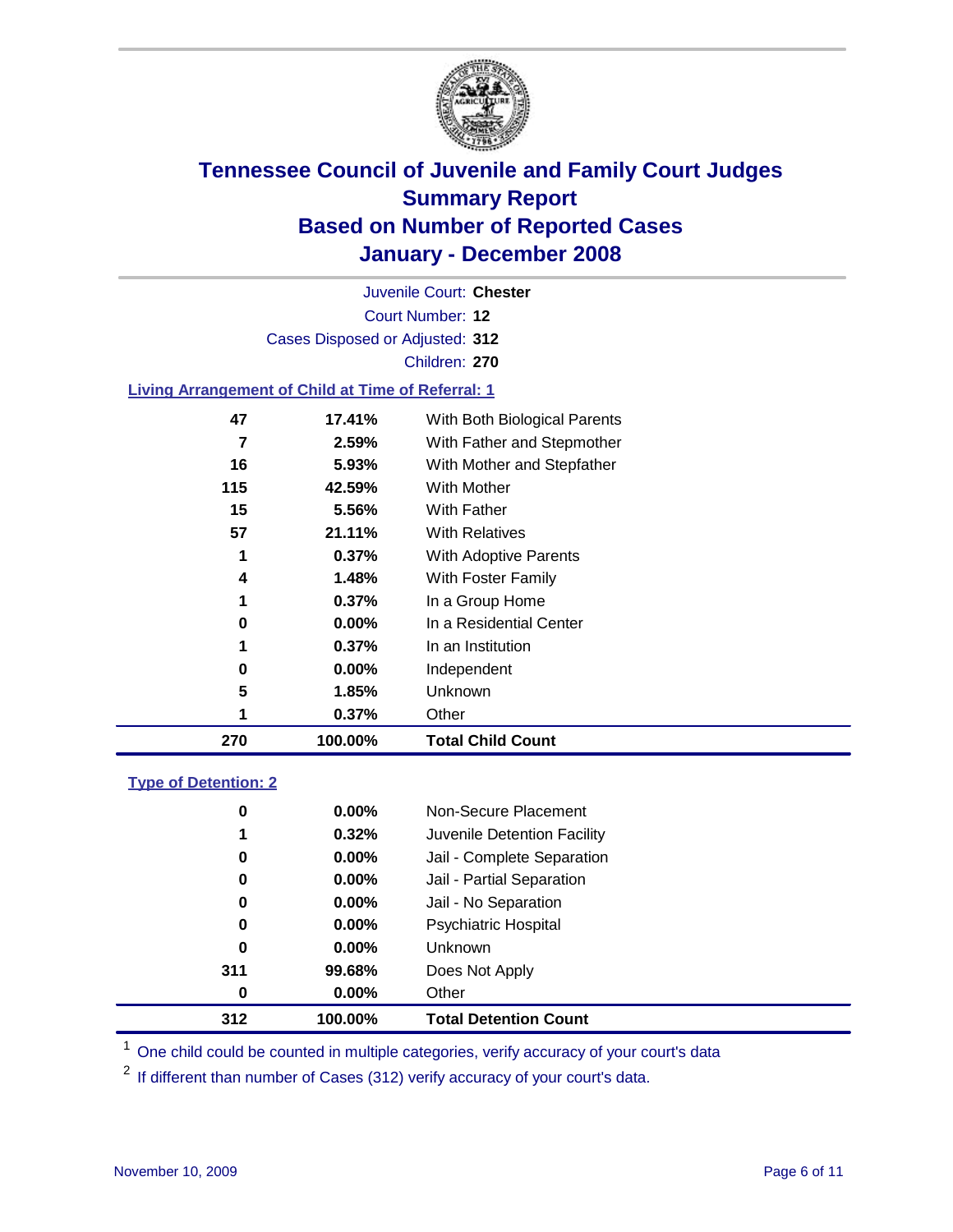

| Juvenile Court: Chester                            |                                 |                                             |  |  |  |
|----------------------------------------------------|---------------------------------|---------------------------------------------|--|--|--|
| Court Number: 12                                   |                                 |                                             |  |  |  |
|                                                    | Cases Disposed or Adjusted: 312 |                                             |  |  |  |
| Children: 270                                      |                                 |                                             |  |  |  |
| <b>Placement After Secure Detention Hearing: 1</b> |                                 |                                             |  |  |  |
| 2                                                  | 0.64%                           | Returned to Prior Living Arrangement        |  |  |  |
| $\bf{0}$                                           | 0.00%                           | Juvenile Detention Facility                 |  |  |  |
| $\bf{0}$                                           | 0.00%                           | Jail                                        |  |  |  |
| 0                                                  | 0.00%                           | Shelter / Group Home                        |  |  |  |
| $\bf{0}$                                           | 0.00%                           | <b>Foster Family Home</b>                   |  |  |  |
| 0                                                  | 0.00%                           | Psychiatric Hospital                        |  |  |  |
| 0                                                  | 0.00%                           | Unknown                                     |  |  |  |
| 310                                                | 99.36%                          | Does Not Apply                              |  |  |  |
| 0                                                  | 0.00%                           | Other                                       |  |  |  |
| 312                                                | 100.00%                         | <b>Total Placement Count</b>                |  |  |  |
| <b>Intake Actions: 2</b>                           |                                 |                                             |  |  |  |
| 331                                                | 87.80%                          | <b>Petition Filed</b>                       |  |  |  |
| 5                                                  | 1.33%                           | <b>Motion Filed</b>                         |  |  |  |
| 38                                                 | 10.08%                          | <b>Citation Processed</b>                   |  |  |  |
| 0                                                  | 0.00%                           | Notification of Paternity Processed         |  |  |  |
| 3                                                  | 0.80%                           | Scheduling of Judicial Review               |  |  |  |
| $\bf{0}$                                           | 0.00%                           |                                             |  |  |  |
|                                                    |                                 | Scheduling of Administrative Review         |  |  |  |
| 0<br>$\bf{0}$                                      | 0.00%<br>0.00%                  | Scheduling of Foster Care Review<br>Unknown |  |  |  |
| 0                                                  |                                 |                                             |  |  |  |
|                                                    | 0.00%                           | Does Not Apply<br>Other                     |  |  |  |
| 0                                                  | 0.00%                           |                                             |  |  |  |
| 377                                                | 100.00%                         | <b>Total Intake Count</b>                   |  |  |  |

<sup>1</sup> If different than number of Cases (312) verify accuracy of your court's data.

<sup>2</sup> If different than number of Referral Reasons (377), verify accuracy of your court's data.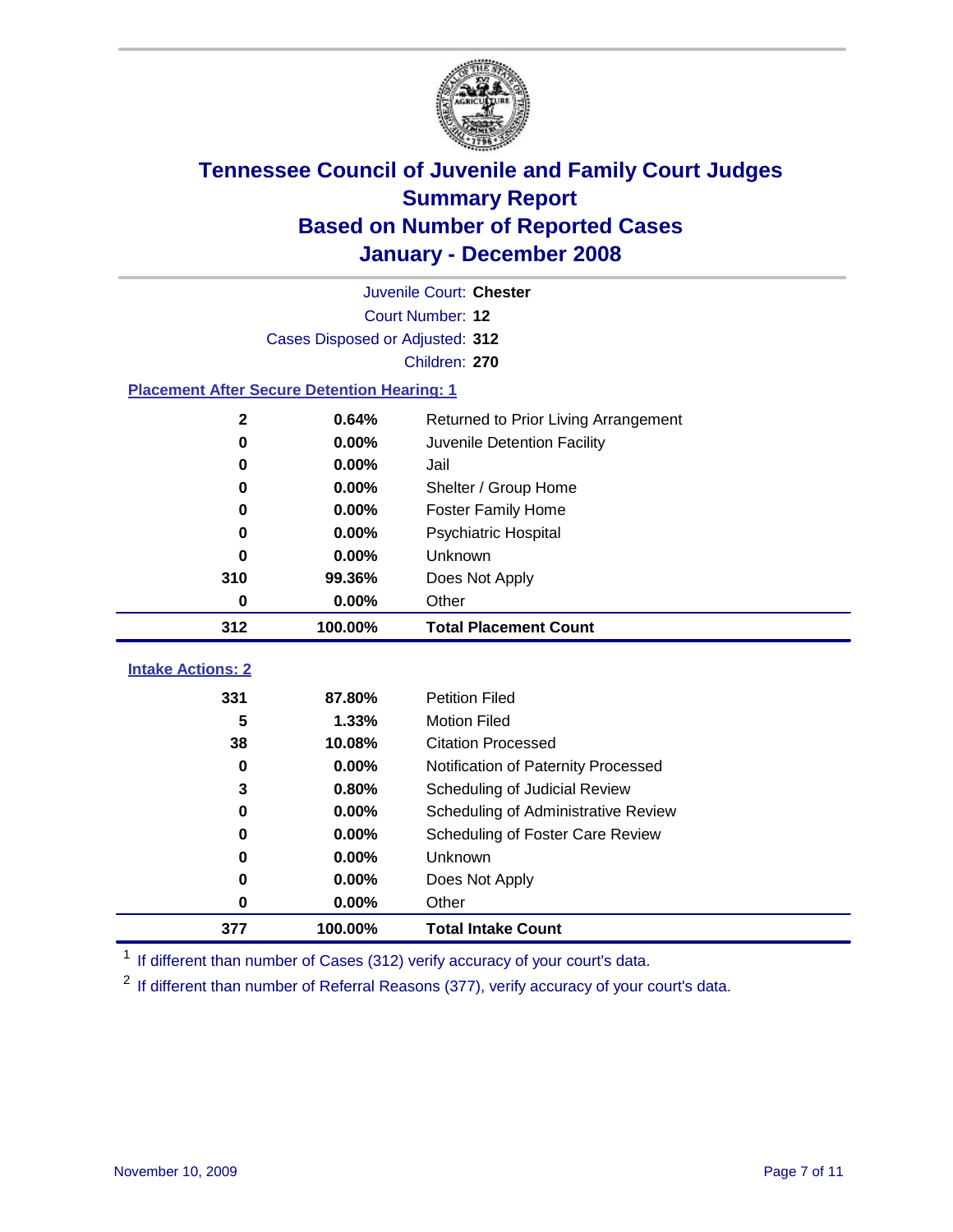

Court Number: **12** Juvenile Court: **Chester** Cases Disposed or Adjusted: **312** Children: **270**

### **Last Grade Completed by Child: 1**

| 48               | 17.78%  | Too Young for School     |
|------------------|---------|--------------------------|
| 0                | 0.00%   | Preschool                |
| 4                | 1.48%   | Kindergarten             |
| 3                | 1.11%   | 1st Grade                |
| 8                | 2.96%   | 2nd Grade                |
| 9                | 3.33%   | 3rd Grade                |
| $\mathbf 2$      | 0.74%   | 4th Grade                |
| 6                | 2.22%   | 5th Grade                |
| 5                | 1.85%   | 6th Grade                |
| 8                | 2.96%   | 7th Grade                |
| 20               | 7.41%   | 8th Grade                |
| 16               | 5.93%   | 9th Grade                |
| 19               | 7.04%   | 10th Grade               |
| 37               | 13.70%  | 11th Grade               |
| 22               | 8.15%   | 12th Grade               |
| 0                | 0.00%   | Non-Graded Special Ed    |
| $\boldsymbol{9}$ | 3.33%   | <b>GED</b>               |
| 5                | 1.85%   | Graduated                |
| 0                | 0.00%   | Never Attended School    |
| 47               | 17.41%  | Unknown                  |
| $\mathbf 2$      | 0.74%   | Other                    |
| 270              | 100.00% | <b>Total Child Count</b> |

### **Enrolled in Special Education: 1**

<sup>1</sup> One child could be counted in multiple categories, verify accuracy of your court's data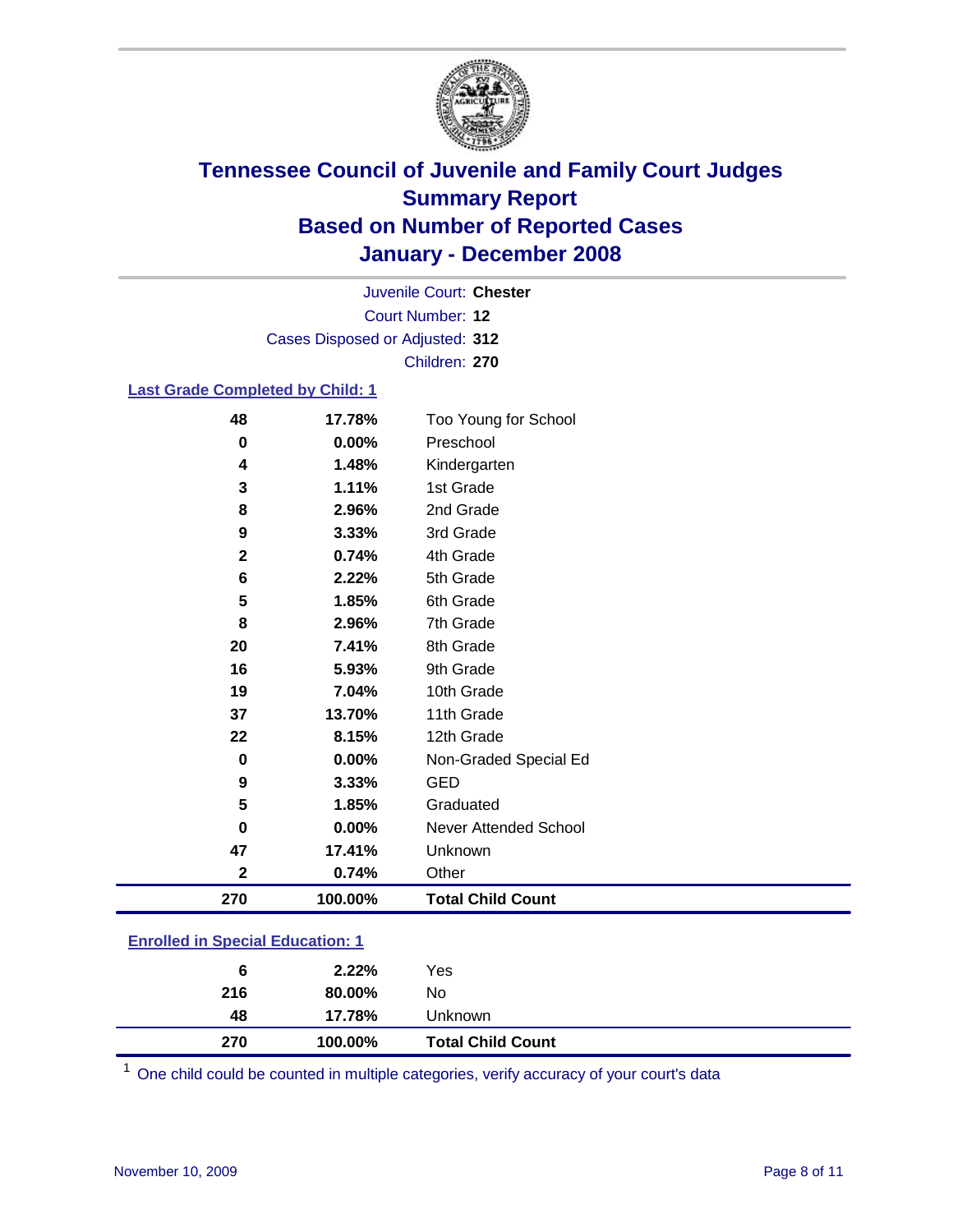

|                              |                                 | Juvenile Court: Chester   |  |
|------------------------------|---------------------------------|---------------------------|--|
|                              |                                 | Court Number: 12          |  |
|                              | Cases Disposed or Adjusted: 312 |                           |  |
|                              |                                 | Children: 270             |  |
| <b>Action Executed By: 1</b> |                                 |                           |  |
| 377                          | 100.00%                         | Judge                     |  |
| 0                            | $0.00\%$                        | Referee                   |  |
| 0                            | $0.00\%$                        | <b>YSO</b>                |  |
| 0                            | $0.00\%$                        | Other                     |  |
| 0                            | $0.00\%$                        | Unknown                   |  |
| 377                          | 100.00%                         | <b>Total Action Count</b> |  |

### **Formal / Informal Actions: 1**

| 70           | 18.57%   | Dismissed                                        |
|--------------|----------|--------------------------------------------------|
| 1            | 0.27%    | Retired / Nolle Prosequi                         |
| 123          | 32.63%   | <b>Complaint Substantiated Delinquent</b>        |
| 17           | 4.51%    | <b>Complaint Substantiated Status Offender</b>   |
| 25           | 6.63%    | <b>Complaint Substantiated Dependent/Neglect</b> |
| 0            | $0.00\%$ | <b>Complaint Substantiated Abused</b>            |
| 0            | $0.00\%$ | <b>Complaint Substantiated Mentally III</b>      |
| 0            | $0.00\%$ | Informal Adjustment                              |
| 3            | 0.80%    | <b>Pretrial Diversion</b>                        |
| 0            | $0.00\%$ | <b>Transfer to Adult Court Hearing</b>           |
| 4            | 1.06%    | Charges Cleared by Transfer to Adult Court       |
| 111          | 29.44%   | Special Proceeding                               |
| $\mathbf{2}$ | 0.53%    | <b>Review Concluded</b>                          |
| 8            | 2.12%    | Case Held Open                                   |
| 13           | 3.45%    | Other                                            |
| 0            | $0.00\%$ | <b>Unknown</b>                                   |
| 377          | 100.00%  | <b>Total Action Count</b>                        |

<sup>1</sup> If different than number of Referral Reasons (377), verify accuracy of your court's data.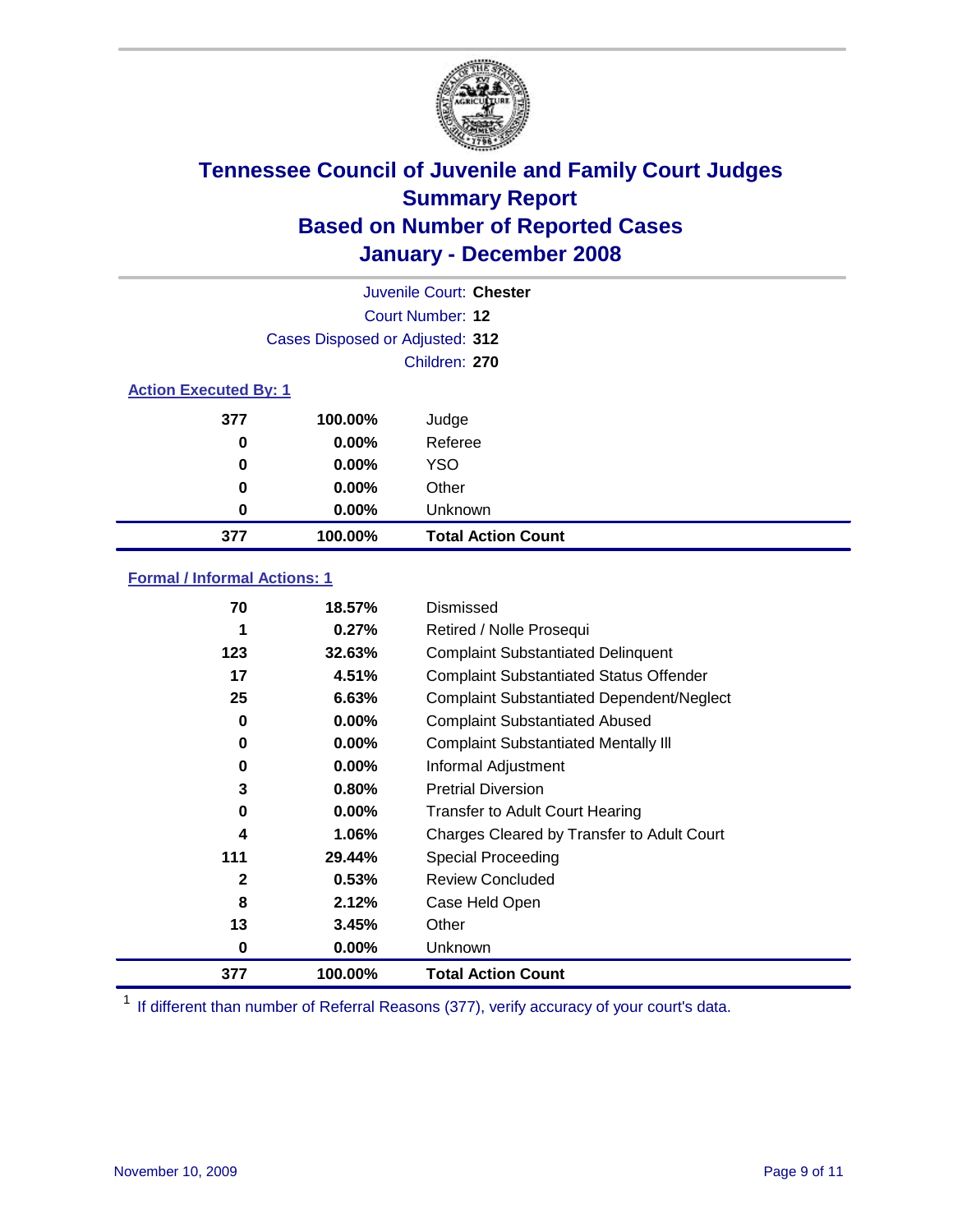

|                       |                                 | Juvenile Court: Chester                               |
|-----------------------|---------------------------------|-------------------------------------------------------|
|                       |                                 | Court Number: 12                                      |
|                       | Cases Disposed or Adjusted: 312 |                                                       |
|                       |                                 | Children: 270                                         |
| <b>Case Outcomes:</b> |                                 | There can be multiple outcomes for one child or case. |
| 63                    | 11.98%                          | <b>Case Dismissed</b>                                 |
| 0                     | 0.00%                           | Case Retired or Nolle Prosequi                        |
| 5                     | 0.95%                           | Warned / Counseled                                    |
| 4                     | 0.76%                           | <b>Held Open For Review</b>                           |
| 7                     | 1.33%                           | Supervision / Probation to Juvenile Court             |
| 0                     | 0.00%                           | <b>Probation to Parents</b>                           |
| 5                     | 0.95%                           | Referral to Another Entity for Supervision / Service  |
| 4                     | 0.76%                           | Referred for Mental Health Counseling                 |
| 20                    | 3.80%                           | Referred for Alcohol and Drug Counseling              |
| 0                     | 0.00%                           | Referred to Alternative School                        |
| 0                     | 0.00%                           | Referred to Private Child Agency                      |
| 0                     | 0.00%                           | Referred to Defensive Driving School                  |
| 0                     | 0.00%                           | Referred to Alcohol Safety School                     |
| 0                     | 0.00%                           | Referred to Juvenile Court Education-Based Program    |
| 11                    | 2.09%                           | Driver's License Held Informally                      |
| 0                     | 0.00%                           | <b>Voluntary Placement with DMHMR</b>                 |
| 0                     | 0.00%                           | <b>Private Mental Health Placement</b>                |
| 0                     | 0.00%                           | <b>Private MR Placement</b>                           |
| 0                     | 0.00%                           | Placement with City/County Agency/Facility            |
| 0                     | 0.00%                           | Placement with Relative / Other Individual            |
| 11                    | 2.09%                           | Fine                                                  |
| 0                     | 0.00%                           | <b>Public Service</b>                                 |
| 23                    | 4.37%                           | Restitution                                           |
| 0                     | 0.00%                           | <b>Runaway Returned</b>                               |
| 22                    | 4.18%                           | No Contact Order                                      |
| 0                     | 0.00%                           | Injunction Other than No Contact Order                |
| 0                     | 0.00%                           | <b>House Arrest</b>                                   |
| 0                     | 0.00%                           | <b>Court Defined Curfew</b>                           |
| 0                     | 0.00%                           | Dismissed from Informal Adjustment                    |
| 0                     | 0.00%                           | <b>Dismissed from Pretrial Diversion</b>              |
| 10                    | 1.90%                           | <b>Released from Probation</b>                        |
| 1                     | 0.19%                           | <b>Transferred to Adult Court</b>                     |
| 0                     | 0.00%                           | <b>DMHMR Involuntary Commitment</b>                   |